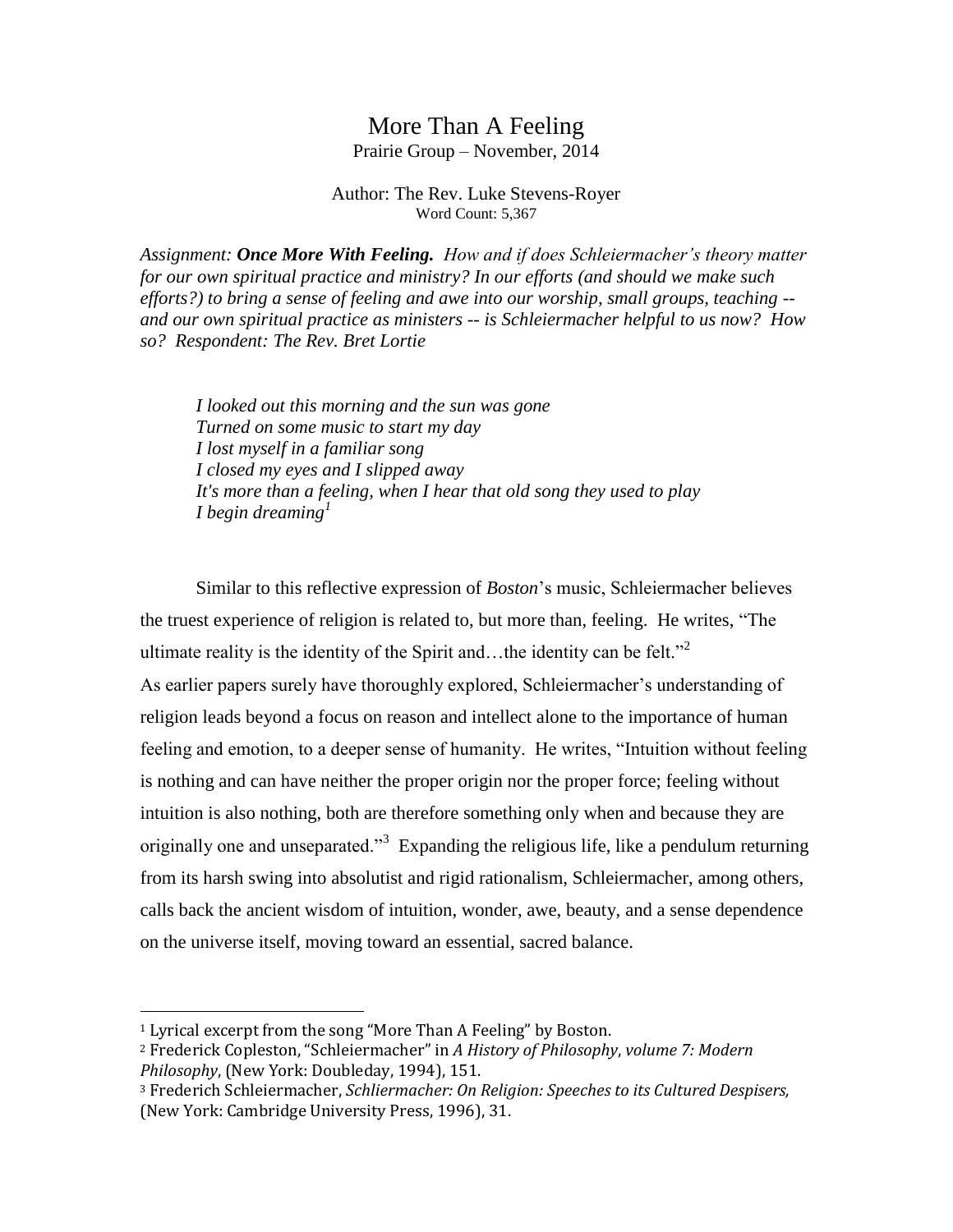It was the mystic Rumi who said, "Out beyond ideas of wrongdoing and rightdoing, there is a field. I'll meet you there. When the soul lies down in that grass, the world is too full to talk about."<sup>4</sup> Beyond words, there is experience. This is a move toward holism that has too often been discarded since the Enlightenment. We have been caught in a dichotomy of either head *or* heart, of reason and intellect *or* fanatical belief and superstition. Schleiermacher's greatest potential gift to liberal religion in a postmodern and pluralistic age is the holistic integration of human experience to create a sustaining, perhaps salvific, spiritual life. Rooted in a commitment to a reasonable religious perspective with an embrace of intuition and trans-rational experience, Schleiermacher's theory of religious practice continues to offer a pertinent, and prophetic, way to be religious.

The short answer to my charge is this: Amen and Alleluia! Yes, it is this writer's rational thought, belief, feeling and intuition that Schleiermacher provides a way for us to be religious that does not ask us to check our head at the door, or our heart.

#### *Let's get together and feel all right*

l

With the expanse of technological advancement, especially social media, the ways by which we communicate are rapidly changing. It might be fitting to re-interpret Thoreau to say "our lives are twittered away by detail." We live in an age of constant communication, connection, and coupled with it: isolation and loneliness. As a millennial, I am native to the language and use of technology, finding it to provide a wealth of easily accessible information, regular small-dose connection with friends, family, and colleagues, and a wider world full of possibility and resources of collective wisdom. Yet, perhaps as a luddite, I am increasingly aware of the fracturing of communities because of our perceived sense of connection that, while constant, can remain shallow. It is the shallowing of relationship and community, the receding of lifesustaining waters, that makes me adamant for the necessity of in-person community. While the modern age currently leads toward a *beyond congregations* discussion, I just wonder, companioned with neuroscience and sociology, that traditional congregational life might be just retro enough to be cool again. That being said, there are ways in which

<sup>4</sup> Coleman Barks, *Essential Rumi* (London: Penguin Books, 1995), 35.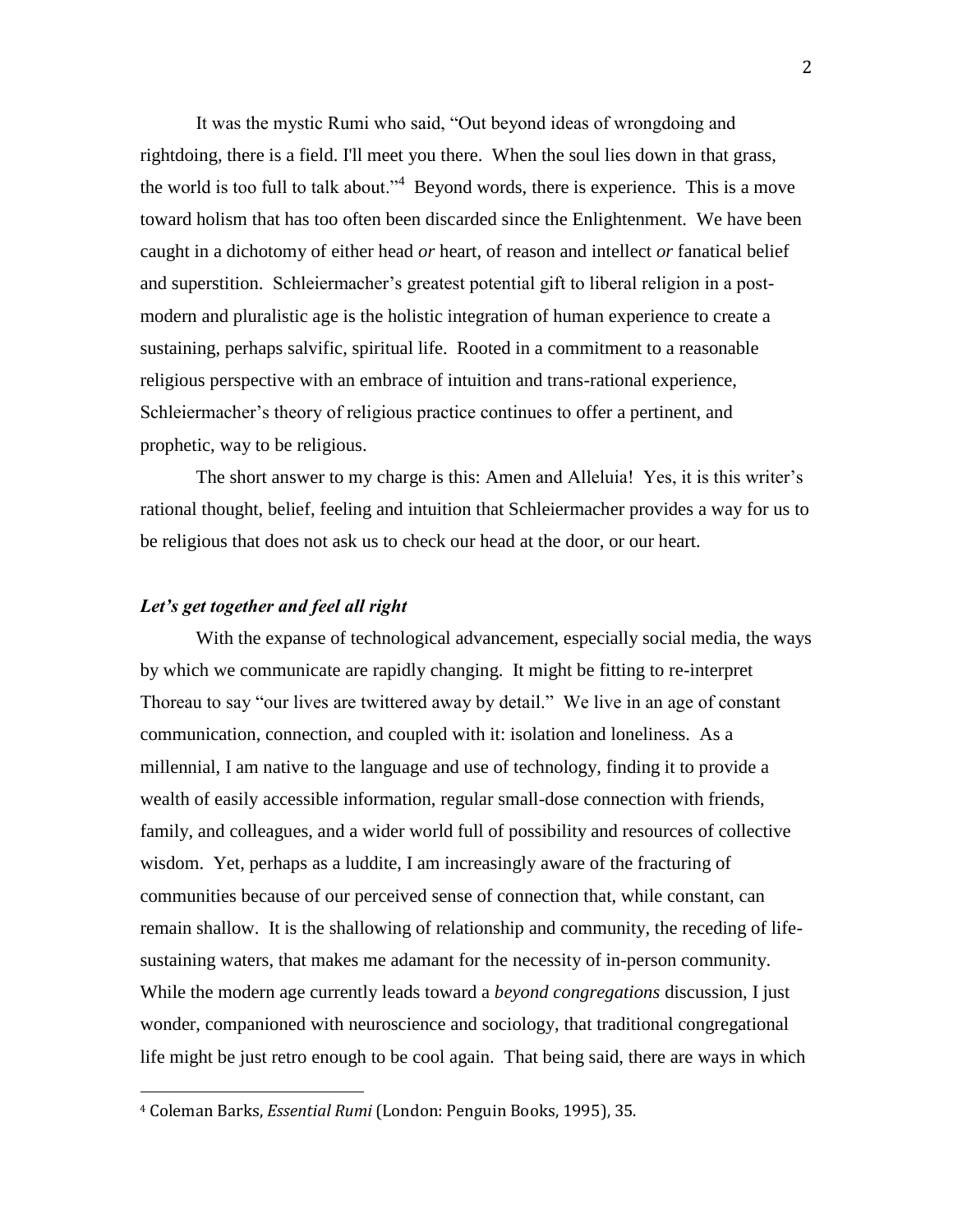congregational life clearly needs to be recalibrated, but I believe recalibration and revisioning is part of our charge, rather than simply replacement.

Several studies in recent years have pointed to the community damage that is possible with our exponentially growing technological communication practices. One recent study, from the University of Michigan, points out:

"The human need for social connection is well established, as are the benefits that people derive from such connections. On the surface, Facebook provides an invaluable resource for fulfilling such needs by allowing people to instantly connect. Rather than enhancing well-being, as frequent interactions with supportive "offline" social networks powerfully do, the current findings demonstrate that interacting with Facebook may predict the opposite result for young adults—it may undermine it…a number of recent studies indicate that people's *perceptions* of social isolation (i.e., how lonely they feel)—a variable that we assessed in this study, which did not influence our results—are a more powerful determinant of well-being than *objective* social isolation."<sup>5</sup>

The study takes the reality of social media to a reflective realm in terms of perception. By scrolling through one's facebook page, twitter feed, or other social media, one may gain the perception of loneliness, as in "hey, I'm not doing as much fun stuff as they are, or I'm not with them, or I wish I was writing about Schleiermacher, or my life circumstances aren't so perfect", etc. Too often, one's solitary time is used to troll the volumes upon volumes of the social media library, consuming way too much input, ultimately not tending to one's own soul, spirit, well-being, and increasing their sense of loneliness through a process of passive observation of the lives of others.

There are clear and substantial benefits to technological communication and social media connection, especially as it relates to connection across large distances or even to connect with an online religious community such as our own Church of the Larger Fellowship, our largest congregation. However, it seems increasingly important in my own ministry and life to see technological communication as a supplement, not a replacement, for building and sustaining significant relationships. (As a caveat, if I ever post on Facebook about Schleiermacher, I expect you all to "like" it, but please, for Schleiermacher's sake, add an emoticon to be in touch with your feelings.)

<sup>5</sup> Ethan Kross, *Facebook Use Predicts Declines in Subjective Well-Being in Young Adults,* found a[t http://www.plosone.org/article/info%3Adoi%2F10.1371%2Fjournal.pone.0069841,](http://www.plosone.org/article/info%3Adoi%2F10.1371%2Fjournal.pone.0069841)  accessed September, 2014.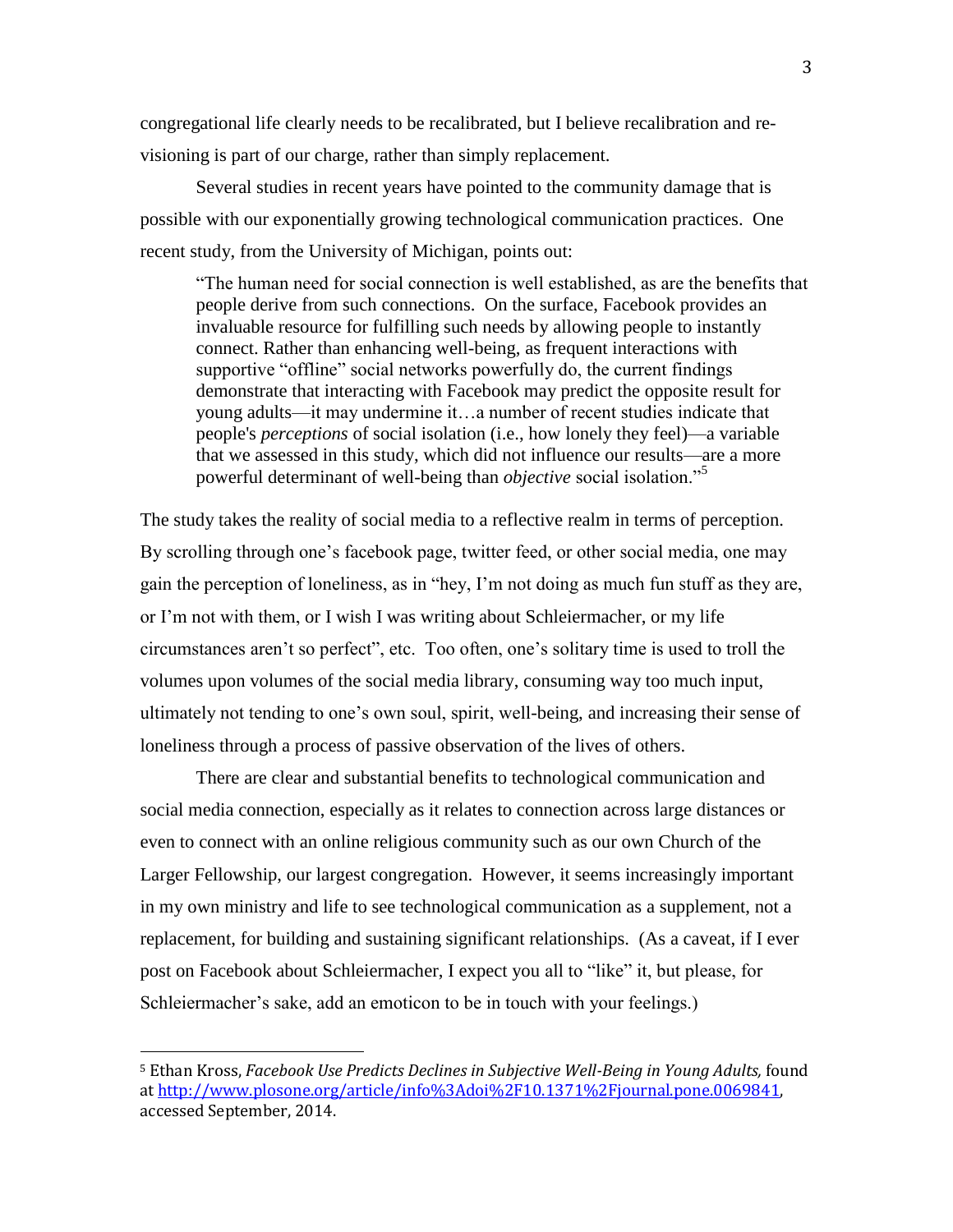The role of local congregations in response to this reality is clear, and Schleiermacher's work seems surprisingly timely to our modern technological era, within a wider framework of feeling as it relates to religious community. Church is a countercultural, radical idea – as it has been in various ways throughout history – by providing a physical place for the experience of embodied community.

#### *Come, Come, whoever you are*

Within the wider cultural call for an embodiment of communal living, Unitarian Universalism in particular seems to have a helpful nuance and narrative of pluralism that leads toward growing communities in a changing world. However, it seems that a dramatic shift and deep reflection in our approach to this is needed, as in the past our tradition has tended toward a view similar to sociologists in the 1970s and 1980s: that as science, reason, and enlightenment thinking became more and more commonplace, religion would lessen, as its' tenets of belief would become increasingly less plausible. That was not the case. Religion functioned in a different way than assumed, by not offering answers, per say, but rather by offering a shared communal life, a shared identity, and a common place for nourishment and sustenance in an increasingly complex world. Likewise, our movement has tended toward an arrogant view of supercessionism, as in, "eventually everyone will come around to believe like we do, as they become more educated and aware of the history of religions and the wisdom of many traditions. Just give them time." I believe arrogance is not the best marketing strategy.

Rather, a perspective rooted not in factual information or reason alone, but a holistic approach to the totality of what it means to be human, can speak to a wider population, and can bring a saving message to more communities. Schleiermacher's definition of religion is helpful here: "For the essence of religion is 'neither thought nor action but intuition and feeling. It seeks to intuit the Universe…religion is for [Schleiermacher] essentially or fundamentally the feeling of dependence on the infinite."<sup>6</sup> This experience of the universe, rooted in dependence and feeling, is deeply pluralistic for Schliermacher, which highlights the central importance of a salvific pluralistic message in the modern world: "[Schleiermacher] insists that God transcends all human

<sup>6</sup> Copleston, *History of Philosophy*, 152.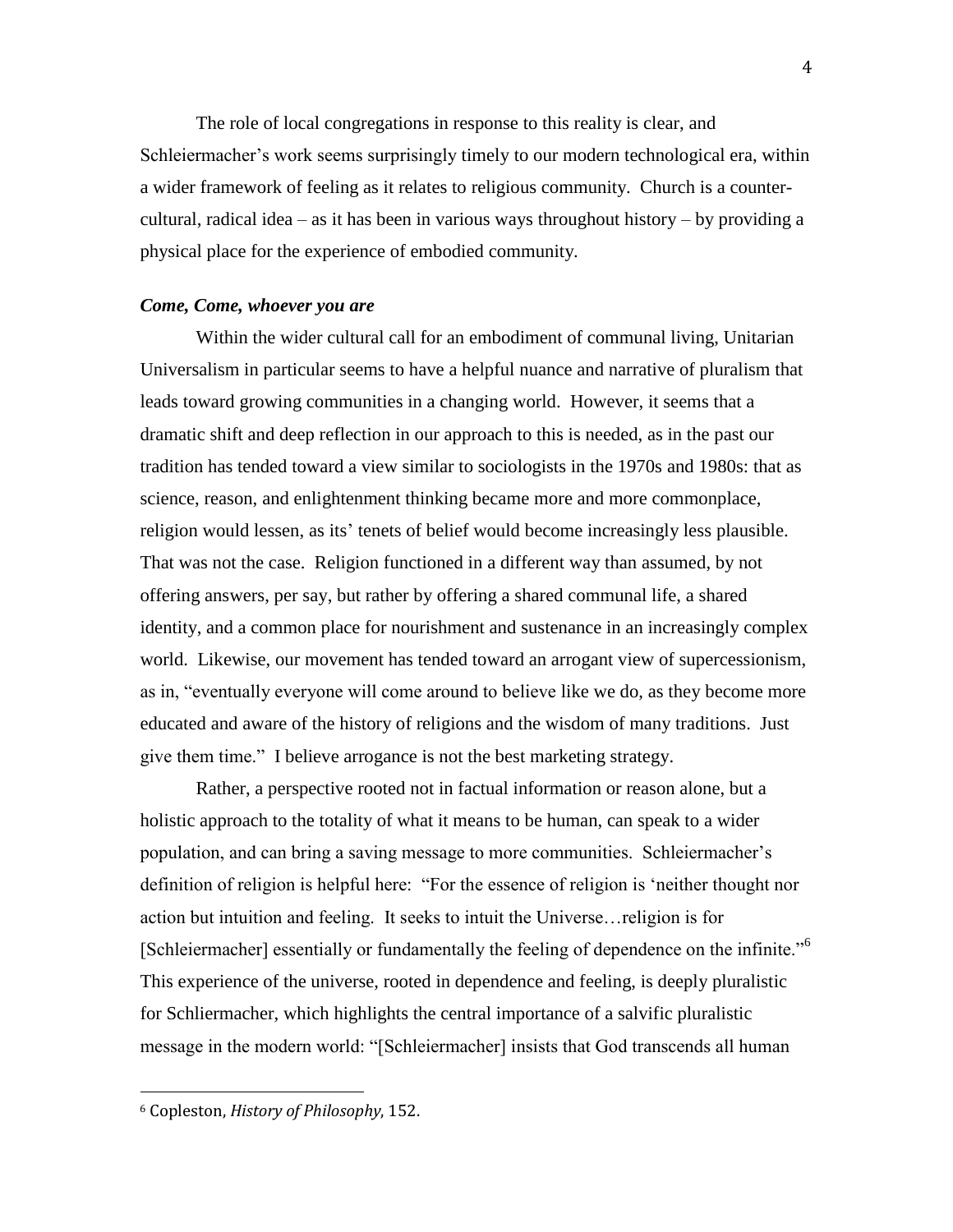categories…at the same time God is not to be conceived as static Substance but as infinite Life which reveals itself necessarily in the world.…Schleiermacher opposes any view of God which amounts to "bringing the Supreme Being within the sphere of limitation.""<sup>7</sup>

Schleiermacher believed that experience and intuition were primary forces in revealing to the individual, along with relationship in the wider community, the truth of life. His approach lifts up the pluralistic prophetic perspective: God, the holy, or wisdom, speaks from many sources; it cannot be bound. Thus, experience has the ability, and perhaps obligation, to influence and change interpretations of scripture and tradition. In this way, the ability of the individual to interact with and change text, thus opening up the possibility of theological diversity, was more possible: "All doctrines and all teachings of Scripture became revisable in the light of human God-consciousness. What Schleiermacher accomplished was to separate religion (including Christianity) from the realm of "facts" discoverable by science and philosophy. He rescued religion and Christianity from the acids of modernity by reducing them and restricting them to an entirely different realm."<sup>8</sup>

Rooted in feeling and intuition, Schleiermacher's approach to religious life naturally leads toward a sense of reverence. This promotes pluralism as it is not based on creedal or dogmatic rigidity, but on an opening of the heart. As author Paul Woodruff writes, "Reverence is a matter of feeling, and as far as feelings go, it doesn't much matter what you believe. Reverence can occur in ancient polytheism as well as in modern Christianity or Islam, so reverence makes few demands on belief. Otherwise it would not be consistent with so many different creeds."<sup>9</sup>

A religious communal life that is not based primarily or centrally on cognitive ability opens the door to a wider welcome of a diverse human community. Schleiermacher poignantly remarked, "…do not relegate me without a hearing to those whom you look down upon as common and uncultivated as if the sense for the holy, like an old folk-

<sup>7</sup> Copleston, *History of Philosophy*, 155.

<sup>8</sup> Roger Olson, *What is Theological Liberalism?,* found at

[http://www.patheos.com/blogs/rogerolson/2011/07/what-is-theological-liberalism/,](http://www.patheos.com/blogs/rogerolson/2011/07/what-is-theological-liberalism/) accessed September, 2014.

<sup>9</sup> Paul Woodruff, *Reverence*: *Renewing a Forgotten Virtue,* (New York: Oxford University Press, 2011), 117.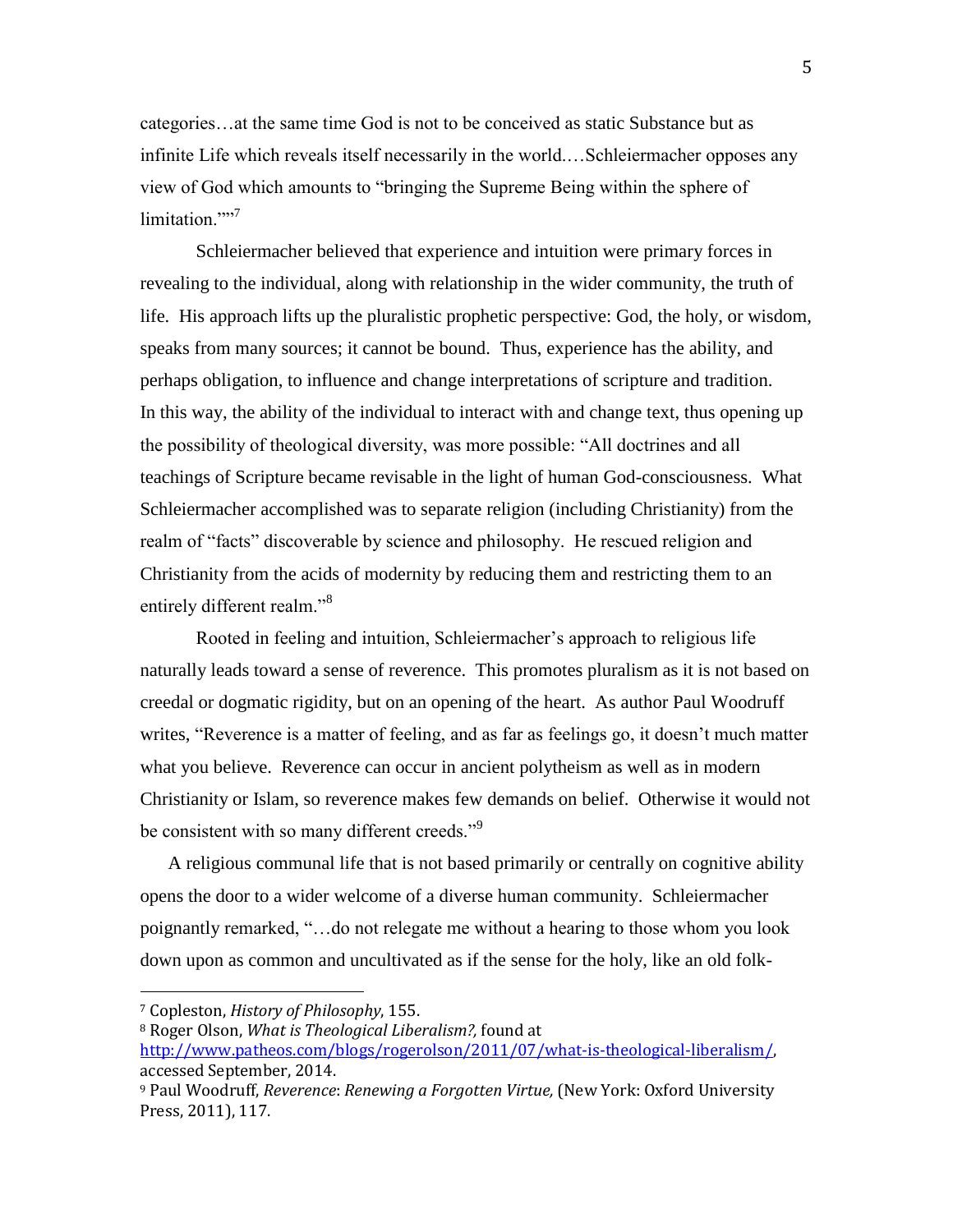costume, had passed over to the lower class of people to whom alone it is still seemly to be gripped by awe and belief in the unseen."<sup>10</sup> Here, he lifts up the important relationship of religion, culture, tradition, cognition, and class, calling for a religious perspective that, while resonant with intellectual rigor and integrity, is still approachable for those whose primary way of intuiting the world is feeling and emotion. He also reprimands the reader to lift up that awe and wonder are not uncivilized or uneducated experiences, but part of a larger whole that is a deeply integrated experience of being human.

Schleiermacher is rooted in a sense of religion that calls on the heart and the experience of the religious life. In that way, churches are called to move beyond facts and intellect *alone*, keeping the door to truth open. Embracing principles to search "everywhere and anywhere" for the ground of being, and that "revelation is not sealed," he calls for religion to move into a realm of embodiment and experience, flinging wide the door to a religious way of life that speaks to the fullness of human experience. As one author reminds us, "Schleiermacher is less concerned to tell us "what to believe" than he is with showing "what it is to believe" by showing how religious life arises from the self's relationship to the universe." $11$ 

### *Wake, Now, My Senses*

Gathering together in shared space, which is an ancient ritual and core experience to human community, has become radical in the modern world. We gather with deep intention, with various levels of formality, in a culture that is less and less formal in its ways to gather, to breathe and listen and share and pray and sing and join in story, song, art, and beauty. We gather as an embodiment of our living history, and as a place of transformation – of the soul, and of society. Public worship is how we express our narrative, proclaim our hopes for our world, nourish the soul, and call our people into the experience of living transformation. As our good colleagues in this circle write,

"Intentional churchgoing involves seeing worship as the primary spiritual practice that informs everything else a person does in the church. Intentional churchgoers believe that participating in church life has the power to transform their lives toward greater depth, joy, and meaning. Intentional church life engage members in a community that sees itself as more than a civic institution or club or school;

<sup>10</sup> *Schliermacher: On Religion*, 10.

<sup>11</sup> Ibid, xxix.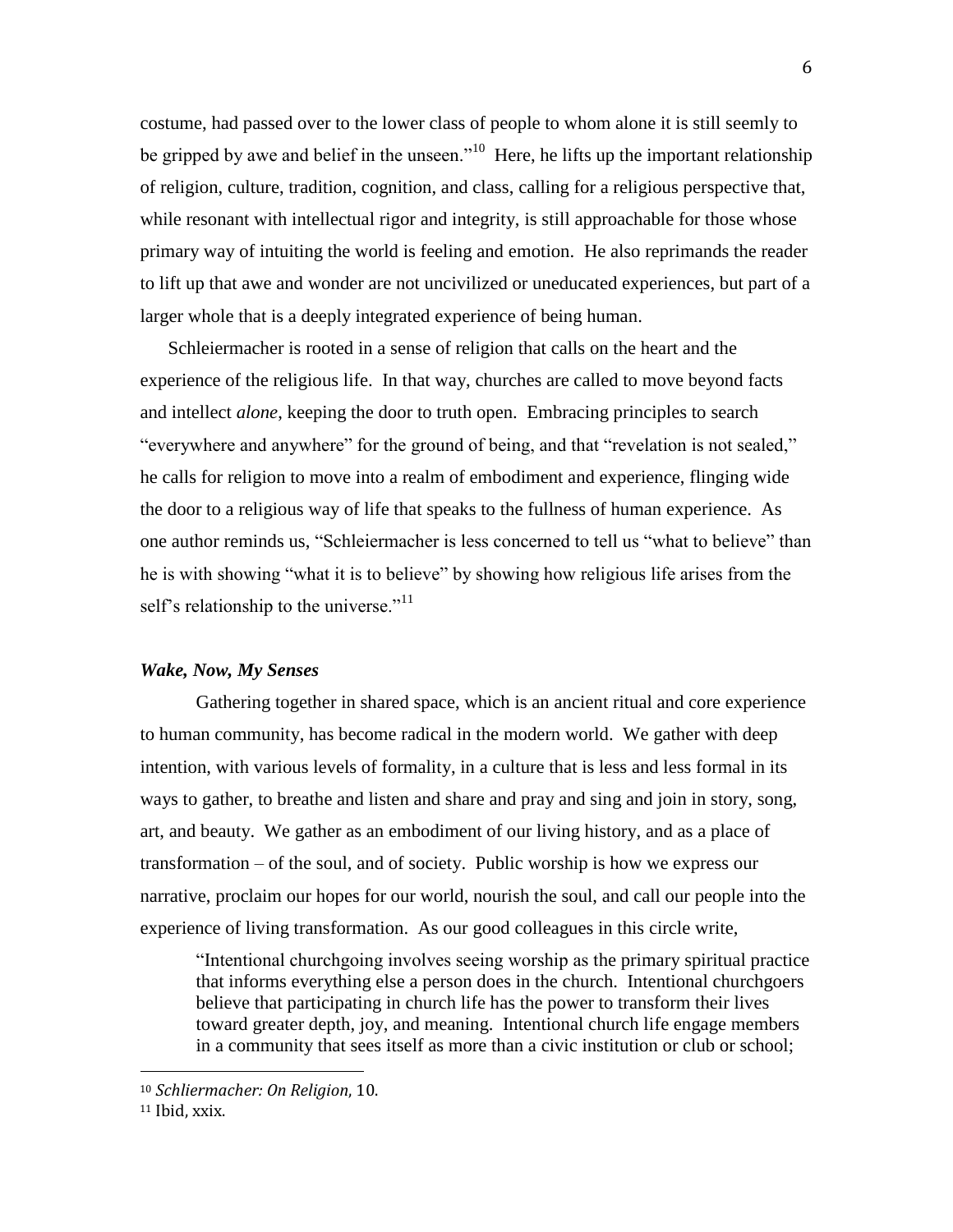that sees itself as a continuing embodiment of a religious way of life and tradition. That way of life is revealed in stories, images, music, and metaphors that speak of ethical imperatives and incarnated truths. It is revealed in worship."<sup>12</sup>

By gathering together in Worship, in physical space and proximity, we engage an embodied way of being religious that seems to have a deeper resonance with the soul than experiences that are outside of generally close physical proximity. This sense, or feeling of shared Worship, at least in part, relates to the neuro-scientific understanding of *limbic resonance.* 

"Limbic Resonance [is] a symphony of mutual exchange and internal adaptation whereby minds become attuned to each other's inner states… limbic resonance is the door to communal connection. Limbic resonance supplies the wordless harmony we see everywhere but take for granted…This silent reverberation between minds is so much a part of us that…it functions smoothly and continuously without our notice…Feelings are contagious, while notions are not;…limbic activity of those around us draws our emotions into almost immediate congruence…That's why the movie viewed in a theater of thrilled fans is electrifying, when its living room version disappoints…it's the crowd that releases storytelling magic, the essential, communal, multiplied wonder.<sup>"13</sup>

The power of Worship is the ability to create *multiplied wonder* within a framework of sharing and living a shared narrative and common values. Beyond being "like-minded", which often relates primarily to political perspective, and deeper than our joint action in the world, is our experience of wonder and beauty in a shared experience of worship.

Without attempting to pursue an exhaustive approach to liturgical theory and practice here, it seems important to lift up a few areas in which Schleiermacher's understanding of religious life comes alive in communal worship. His focus on intuition, feeling, awe and wonder lend toward a holistic and integrated approach to common worship, rooted in varied mediums, voices, perspectives and art forms. "Schleiermacher believed that his deadened feelings were re-enlivened through music…The internal result of the impress of sensations is an affect, a moment of sensible self-consciousness. Music, according to Schleiermacher, is thus quite literally, affect attunement. This

<sup>12</sup> Wayne Arnason and Kathleen Rolenz, *Worship That Works: Theory and Practice for Unitarian Universalists,* (Boston: Skinner House Books, 2008), 30.

<sup>13</sup> Thomas Lewis, Fari Amini, & Richard Lannon, *A General Theory of Love,* (New York: Vintage Books, 2000), 63.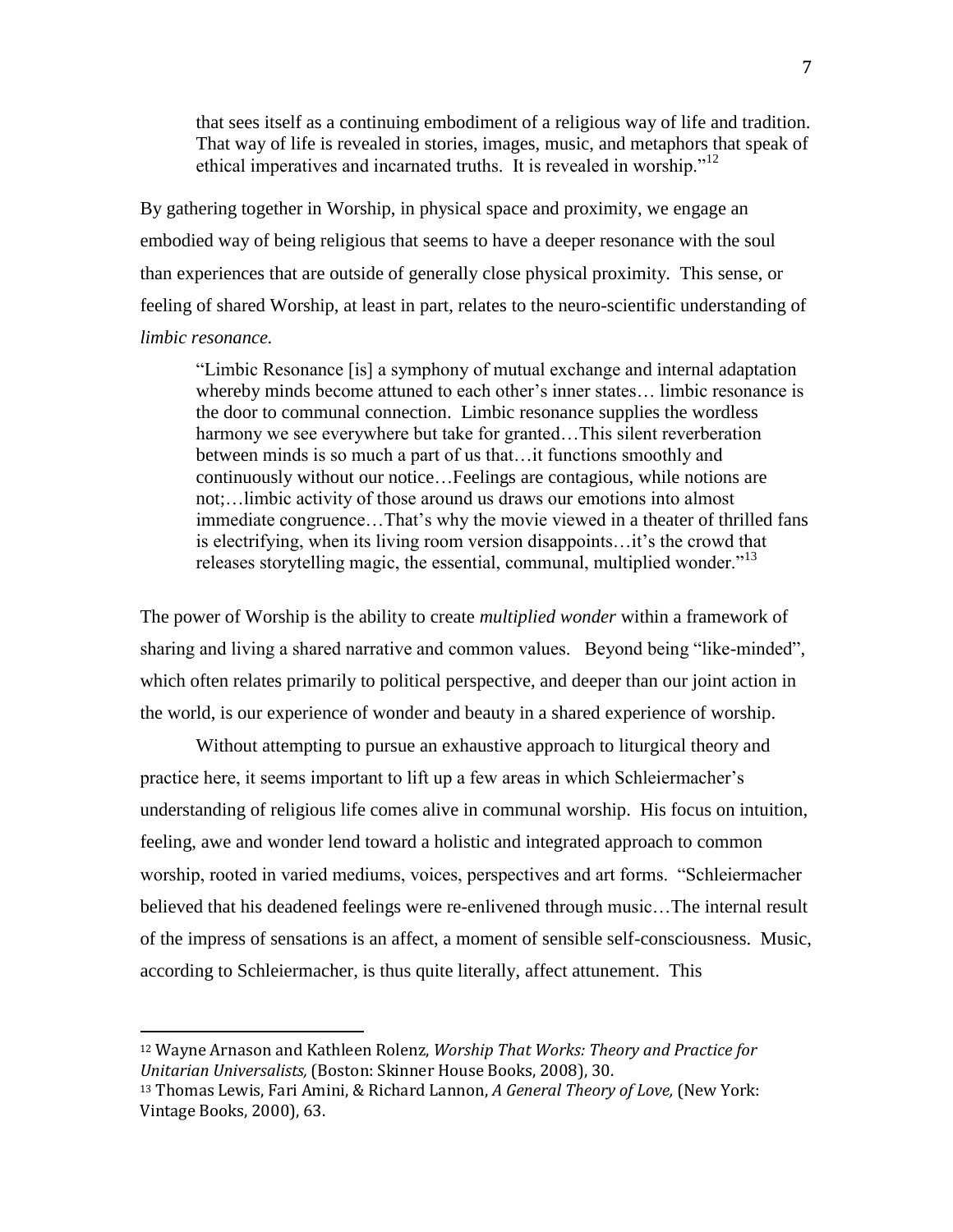transformation of physical impulses (sound) into rhythmic feeling (music) is a nonconceptual activity of human consciousness."<sup>14</sup>

By engaging the arts in worship, or more rightly, by being aware and intentional about *how* the arts are integrated in worship, the shared experience is deepened. This is a twofold challenge: to regularly engage the arts in a broad approach, inviting visual, musical, tactile and physical embodiment into the worship service, as well as simply being mindful of the many ways that aesthetics are already part of one's worship service, and being sure to use them with intention and purpose. Some of our churches do this consistently; others, not so much. And a large number of our congregations likely fall in between, due to various circumstances related to congregational size, staffing, and worship leadership.

Regardless of circumstance, however, if we are to apply Schleiermacher's understanding of experience and feeling into our worship, it is essential to engage various approaches to truth and meaning, to beauty and awe, through written and spoken word, and beyond words: in visual, audio, and tactile arts.

With this holistic approach, it is important for each component to sync together, to create an arch of the common worship experience to enable, enhance, and embolden the possibility for awe, wonder, and beauty. Preachers, don't be fooled: centrally important is how we approach our sermons as an art form, recalling Emerson's call to be "newborn Bards of the Holy Ghost" – to be poets of the holy. Preachers are called to be artists: both homiletic and liturgical, to engage the artistry of our sermons as well as hold the vision, collaboratively with other worship staff and lay leaders, of the flow, energy, and emotional landscape of the service. As Thandeka reminds us, "Schleiermacher composed his sermons as acts of imagination. They are vivid displays of concrete, affective thinking."<sup>15</sup> Each aspect of Worship – from invocation to benediction, or from announcements to coffee hour, calls forth the possibility for transformation and multiplied wonder. Very practically, "…you can invite musicians, poets, and dancers who can help you create Sunday services that will have emotional intelligence as well as

<sup>14</sup> Thandeka, in Marina, ed., *The Cambridge Companion to Frederich Schleiermacher*, (Cambridge: Cambridge University Press, 2005), 289.

<sup>15</sup> Thandeka, in *The Cambridge Companion to Frederich Schleiermacher*, 296.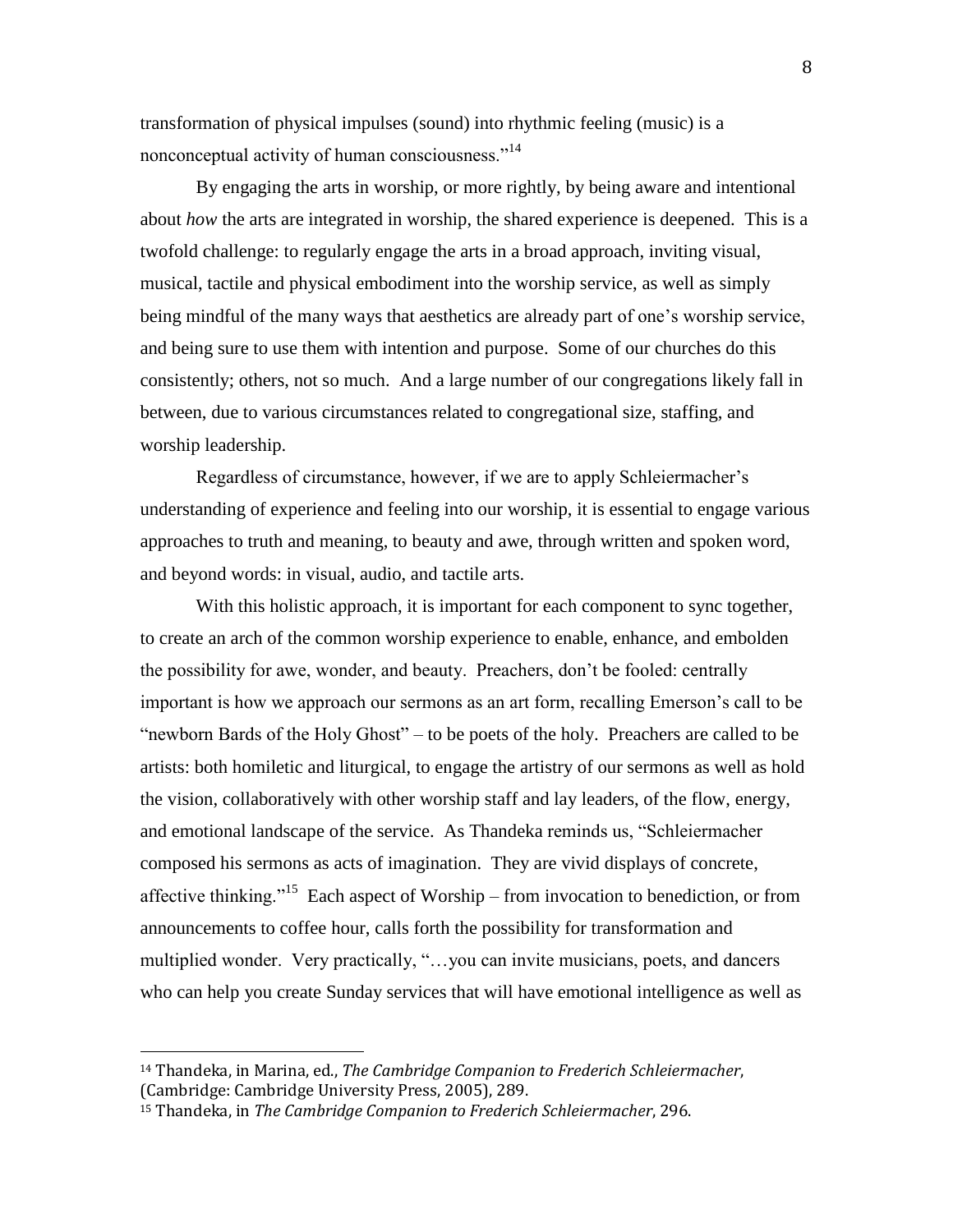intellectual integrity."<sup>16</sup> Schleiermacher believed in the power of shared worship influenced and formatted around feelings and emotion, around a feeling of dependence on the universe, and balancing the life of the head and the heart. The role of the preacher in this framework becomes speaking the truth in love by creating a space where a relationship with the universe is more possible:

"But we know very well that our words are only shadows of our intuitions and feelings, and without sharing these with us they would not understand that they say and what they believe they think. We cannot teach them to intuit…Perhaps we can arouse the mimetic talent of their imagination to the extent that it becomes easy for them, when intuitions of religions are painted for them in bold colors, to produce in themselves some stirrings that remotely resemble those they see filling our souls "<sup>17</sup>

And yet, beyond our words, regardless of how intentional, other practices perhaps should become more and more central to our worship life. One tradition that understands this approach, and Schleiermacher's emphasis on intuition and feeling beyond intellect, reason, and cognitive ability, is Quakerism, or the Religious Society of Friends. Quakers, as many know, use silence as the centering common practice to guide their communal spiritual lives. As Quaker Rufus Jones expressed: "Silence itself, of course, has no magic. It may be just sheer emptiness, absence of words or noise or music. It may be an occasion for slumber, or it may be a dead form. But it may be an intensified pause, a vitalized hush, a creative quiet, an actual moment of meeting with God or the Holy with what we can do with our human life here on earth."<sup>18</sup> For Schleiermacher's approach, Worship beyond words provides a gateway out of the rigidity of intellectual absolutism, or the pre-condition of a certain level of cognitive ability to participate in the community. Instead, the practice of silence places importance on the shared experience and feeling of the community, with a naturally pluralistic approach.

There is a particular experience described in Quaker circles as a "covered meeting" or a "gathered meeting", wherein the Spirit is felt by the community to be particularly, or potently present. One Quaker writes,

<sup>16</sup> Thandeka, *Future Designs for American Liberal Theology*, found at [http://www.uurockford.org/prairie-group-2014-readings.htm,](http://www.uurockford.org/prairie-group-2014-readings.htm) accessed September, 2014. <sup>17</sup> Schleiermacher: *On Religion*, 58.

<sup>18</sup> Catherine Whitmire, *Plain Living*, (Notre Dame: Sorin Books, 2001), 123.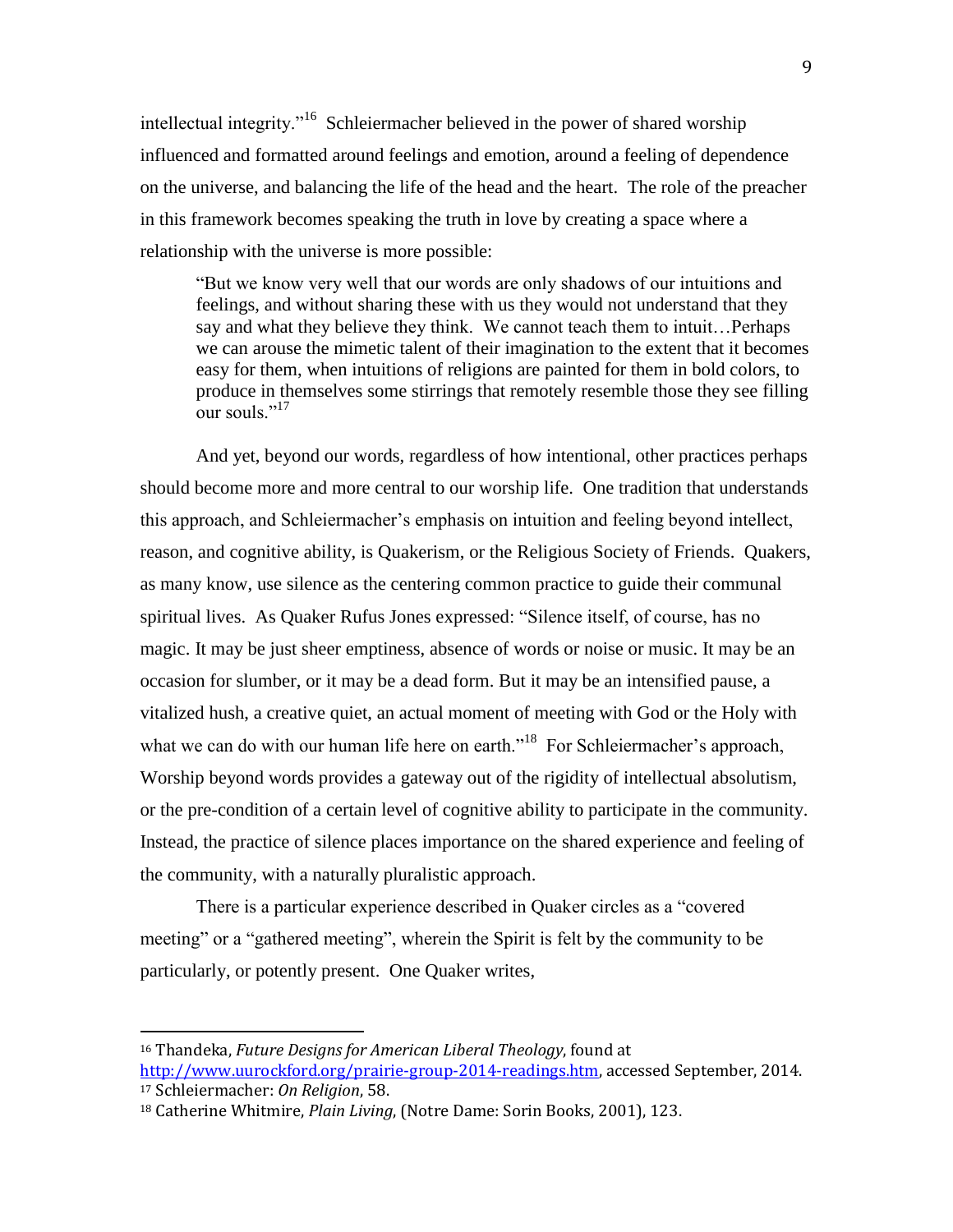"In the practice of group worship on the basis of silence come special times when the electric hush and solemnity and depth of power steals over the worshipers. A blanket of divine covering comes over the room, a stillness that can be felt is over all, and the worshipers are gathered into a unity and synthesis of life, which is amazing indeed. A quickening Presence pervades us, breaking down some part of the special privacy and isolation of our individual lives and blending our spirits within a superindividual Life and Power. An objective, dynamic Presence enfolds us all, nourishes our souls, speaks glad, unutterable comfort within us, and quickens us in depths that had before been slumbering. The Burning Bush has been kindled in our midst, and we stand together on holy ground."<sup>19</sup>

For this Quaker, the *dynamic Presence* is shared over the Worship meeting, and is rooted not in ideas or rational thinking, per say, but the experience of a formative, even transformative, shared energy. To keep the practice of silence away from isolated individualism, Quaker theologian Wilmer Cooper writes, "…Friends need to be vigilant in nurturing the life of the Spirit in their own lives in order to enrich their periods of gathered worship."<sup>20</sup> This leads us to the central importance of spiritual practice as it relates to the health and well-being of the religious communal life. This is expressed in some ways in outward and inward religion – the communal and the invidiaul life: "…and thus the organization of the communicative expressions of piety in a community is usually called *Outward Religion*, while the total content of the religious emotions, as they actually occur in individuals, is called *Inward Religion."<sup>21</sup>*

## *Spiritual Texting & Testifying*

 $\overline{\phantom{a}}$ 

One of Schleiermacher's potential gifts to individual liberal religious spiritual practice is the centrality of personal intuition and the call for dependence. This is a radical call within a tradition that is rooted in the progress of humanity, the constant betterment of society, and the forward movement of people with the ability to be successful in such an endeavor. Schleiermacher importantly emphasizes a central element and call for religious leaders toward humility, rooted in his understanding of dependence on the universe, and relationship with the infinite. "At any given moment in

<sup>&</sup>lt;sup>19</sup> Thomas Kelly in *Practicing Peace: a devotional walk through the Quaker tradition*, (Notre Dame: Sorin Books, 2007), 48.

<sup>20</sup> Wilmer Cooper, *A Living Faith: An Historical and Comparative Study of Quaker Beliefs*, (Richmond: Friends United Press, 1990), 98.

<sup>21</sup> Frederich Schleiermacher: *The Christian Faith*, (Berkeley: The Apocryphile Press), 30.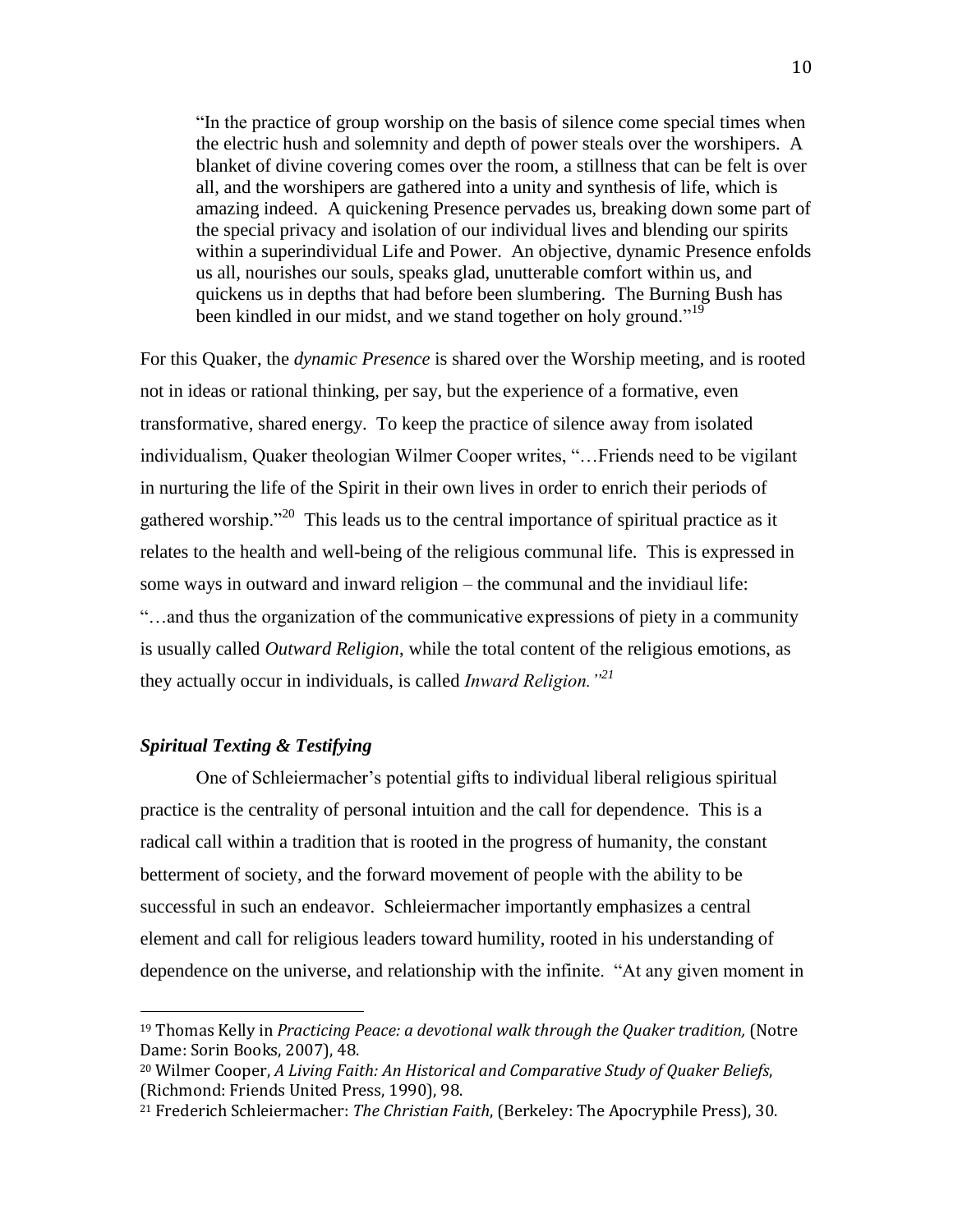which a human being is thinking or doing anything whatsoever, that moment will be characterized partially by freedom and partially by dependence. No moment within the horizon of life can be wholly and completely active without a single element of receptivity present as well." $^{22}$ 

Spiritual practice reminds us of this balance of freedom and dependency, calling us inward for nourishment and reflection, centering and grounding. It also calls us outward, moving our heart and soul in ways that bring our most closely held values and beliefs about what is sacred into the world through acts of justice and compassion. There is a deep feeling for Schleiermacher in an experience of the universe, and one's feeling of dependence on it, as he writes,

"When the world spirit has majestically revealed itself to us, when we have overheard is action guided by much magnificently conceived and excellent laws, what is more natural than to be permeated by a heartfelt reverence in the face of the eternal and invisible? And when we have intuited the universe and, looking back from that perspective upon our self, see how, in comparison with the universe, it disappears into infinite smallness, what can then be more appropriate for mortals than true unaffected humility? When we also perceive our fellow creatures in the intuition of the world and it is clear to us how each of them without distinction is his own representation of humanity just as we are...what is more natural than to embrace them all with heartfelt love and affection...?"<sup>23</sup>

Here Schleiermacher lays out a funnel-down spirituality, beginning with our relation with the universe, being raptured in reverence at the eternal, and then intuiting the grandeur of the universe to move us toward humility, and in so doing, realize our relationship as equals and our kinship with all of humanity, and perhaps, all of creation. In this approach, Schleiermacher lifts up a potentially helpful formula for a pluralistic tradition to engage in religious communal life. He states, "…one intuits the universe only through others, and that one intuits others only through love."<sup>24</sup>

Thus, spiritual practice calls the individual to an intentional religious life, which calls one toward both inner reflection, lending toward humility and awe, ultimately moving outward to create relationship. It first reminds one that we are not God, or the

<sup>22</sup> Christine Helmer, ed., *Schleiermacher and Whitehead: Open Systems in Dialogue*, (Berlin: Walter de Gruyter), 107.

<sup>23</sup> Schleiermacher: *On Religion*, 45.

<sup>24</sup> Frederick Beiser in *The Cambridge Companion to Frederich Schleiermacher*, 62.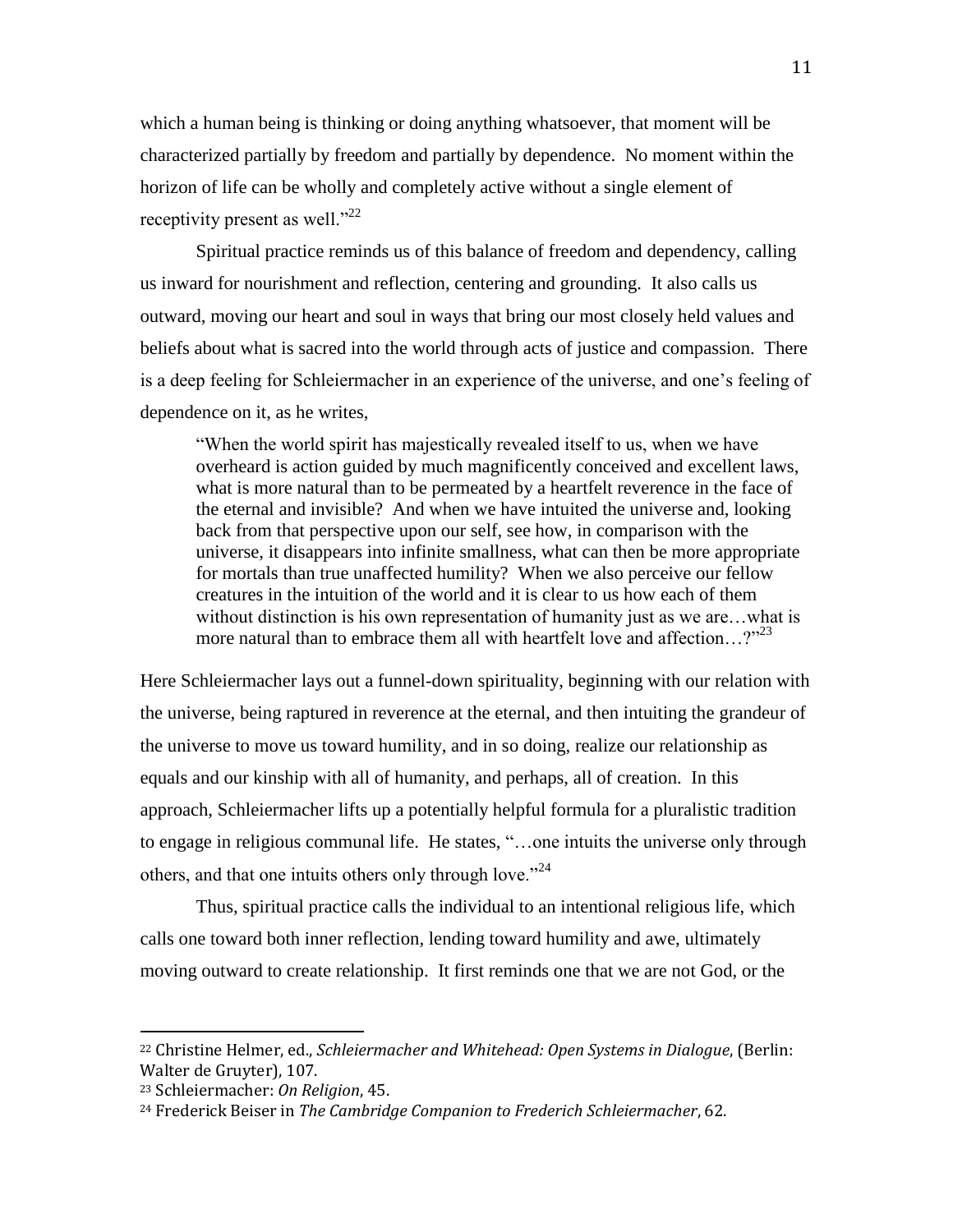Ultimate Truth, or the totality of the universe in ourselves. In this way, Schleiermacher calls us toward reverence. As Paul Woodruff writes,

Reverence must stand in awe of something – something I will call the object of reverence. What could it be? Something that reminds us of human limitations…Therefore you must believe that there is one Something that satisfies at least one of the following conditions: it cannot be changed or controlled by human means, is not fully understood by human experts, was not created by human beings, and is transcendent."<sup>25</sup>

Schleiermacher's understanding of intuition and awe are rooted in humility and relationship. He writes, "The religious self-consciousness, like every essential element in human nature, leads necessarily in its development to fellowship or communion; a communion which, on the one hand, is variable and fluid, and, on the other hand, has definite limits." Whatever is found in one's own spiritual practice is invited to be shared in community. This is not only beneficial to the communal conversation and practice, but a central part of the individual's practice to provide testimony and speak their faith. This is a critical part of being a pluralistic community. Rather than a process of theological minimization, which reduces our narrative to the lowest common denominator, religious self-consciousness can lift up and celebrate our religious diversity, so that various beliefs and perspectives are not only welcome, but appreciated for the gifts they can bring to each other's own spiritual development. As Robert Richardson reminds us, "…perhaps the strongest parallel between Schleiermacher and Emerson is their common emphasis on the fundamental need to communicate one's religious feelings to other human beings."<sup>26</sup>

One approach that Schleiermacher lifts up for spiritual practice is a form of literacy knowledge. Schleiermacher speaks, in an early-formulated way, of a transactional theory of literacy. "[Schleiermacher] is currently best known as the founder of modern hermeneutics, the first to pay attention to the phenomenology of reading, the first to recognize the claims of the reader as well as the writer of any given text."<sup>27</sup> Expounded on in some ways by John Dewey, this approach in literacy educational philosophy and pedagogy was formalized by Louise Rosenblatt in the mid 1970s/1980s.

<sup>25</sup> *Reverence*, 117.

<sup>26</sup>Robert Richardson, *Schleiermacher and Transcendentalism*, found at http://www.uurockford.org/prairie-group-2014-readings.htm, 136. <sup>27</sup> *Schleiermacher and Transcendentalism*, 122.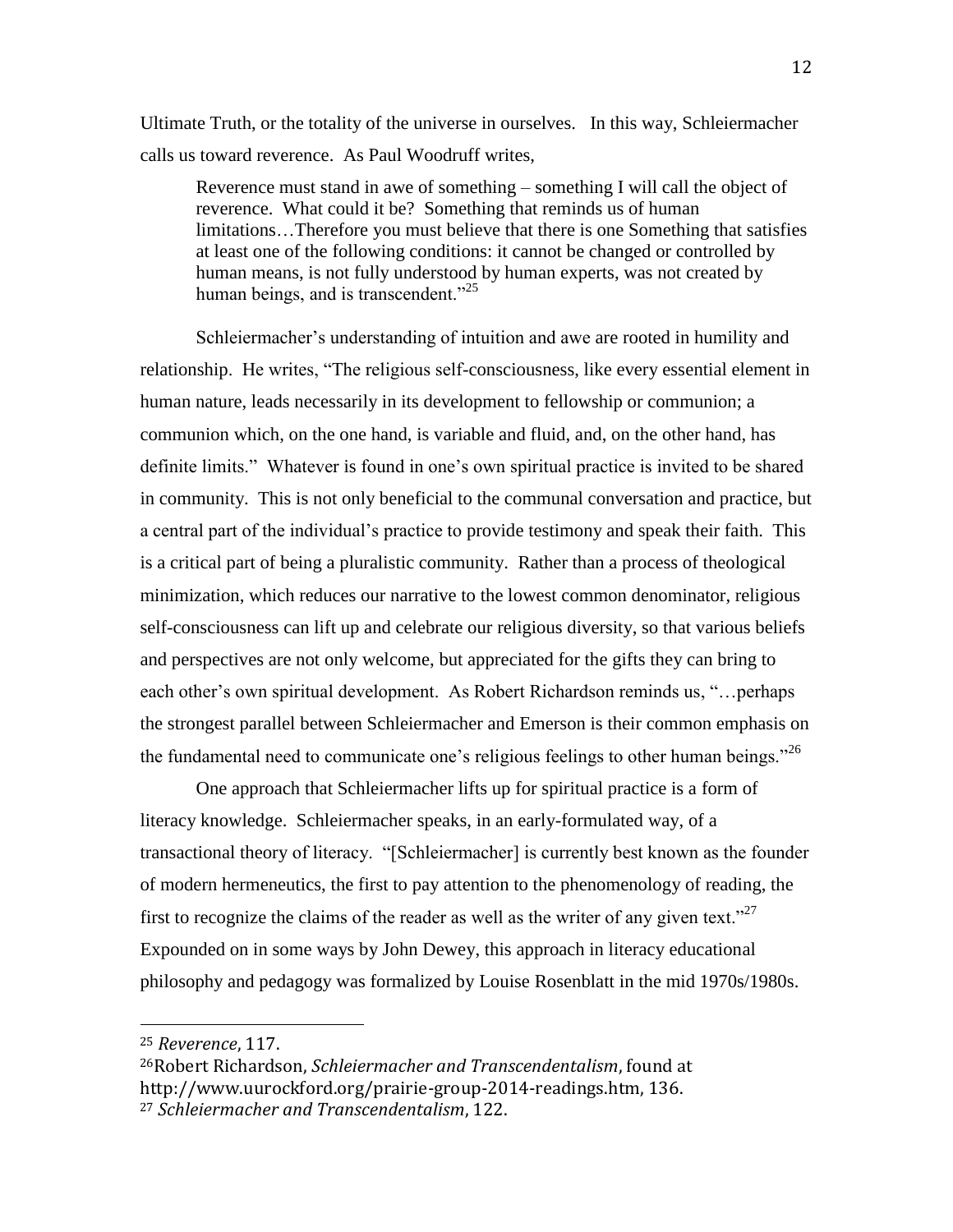This literacy approach, in many ways, relates to the traditional practice of "Lectio Divina" in that it is about interaction and a relationship between the reader and the text. One educator explains it in this way,

"Transactional theory, as it applies to literary criticism and the teaching of literature, suggests a "reciprocal, mutually defining relationship" (Rosenblatt, 1986) between the reader and the literary text… Transactional theory proposes that the relationship between reader and text is much like that between the river and its banks, each working its effects upon the other, each contributing to the shape of the poem."<sup>28</sup>

This educational philosophy has roots in the work of Schleiermacher, and provides an approach for deeper spiritual practice. In place of simply reading a text to glean inspiration or wisdom, the reader becomes interactive with the text, and the practice of reading becomes more embodied, moving from intellect to intuition, from head to heart. By interacting with the text, and letting the energy of inspiration ebb and flow between text and reader, the text jumps off the page and enters into the life experience of the reader, each informing and being formed by the other. This is also rooted in Schleiermacher's larger framework of a holistic understanding of human experience. In this way, a transactional approach to spiritual practice takes into consideration the social location of both text and reader, promoting a creative interchange between the wisdom and inspiration of text and the person. In essence, it creates the potential for a text to transform, perhaps even in the midst of spiritual practice, from prose, poetry or facts, into sacred scripture. Here, Schleiermacher calls for intuition, awe, and wonder to guide our own spiritual practice, rooted in humility on one's dependence on the universe and called to bear witness to one's belief in the community. This boils down to this: Creation is sacred, you are sacred, your neighbor is sacred. And when you share this experience of the sacred dimension of life with others in community, hearts are opened and lives transformed.

#### *Feels like heaven*

 $\overline{\phantom{a}}$ 

In an age of increased isolation from the idolatry of social media communication replacing physical proximity interaction, church is needed in our world as much as ever.

<sup>28</sup> R. Probst, *Transactional Theory in the Teaching of Literature*, <http://www.ericdigests.org/pre-926/theory.htm> accessed September, 2014.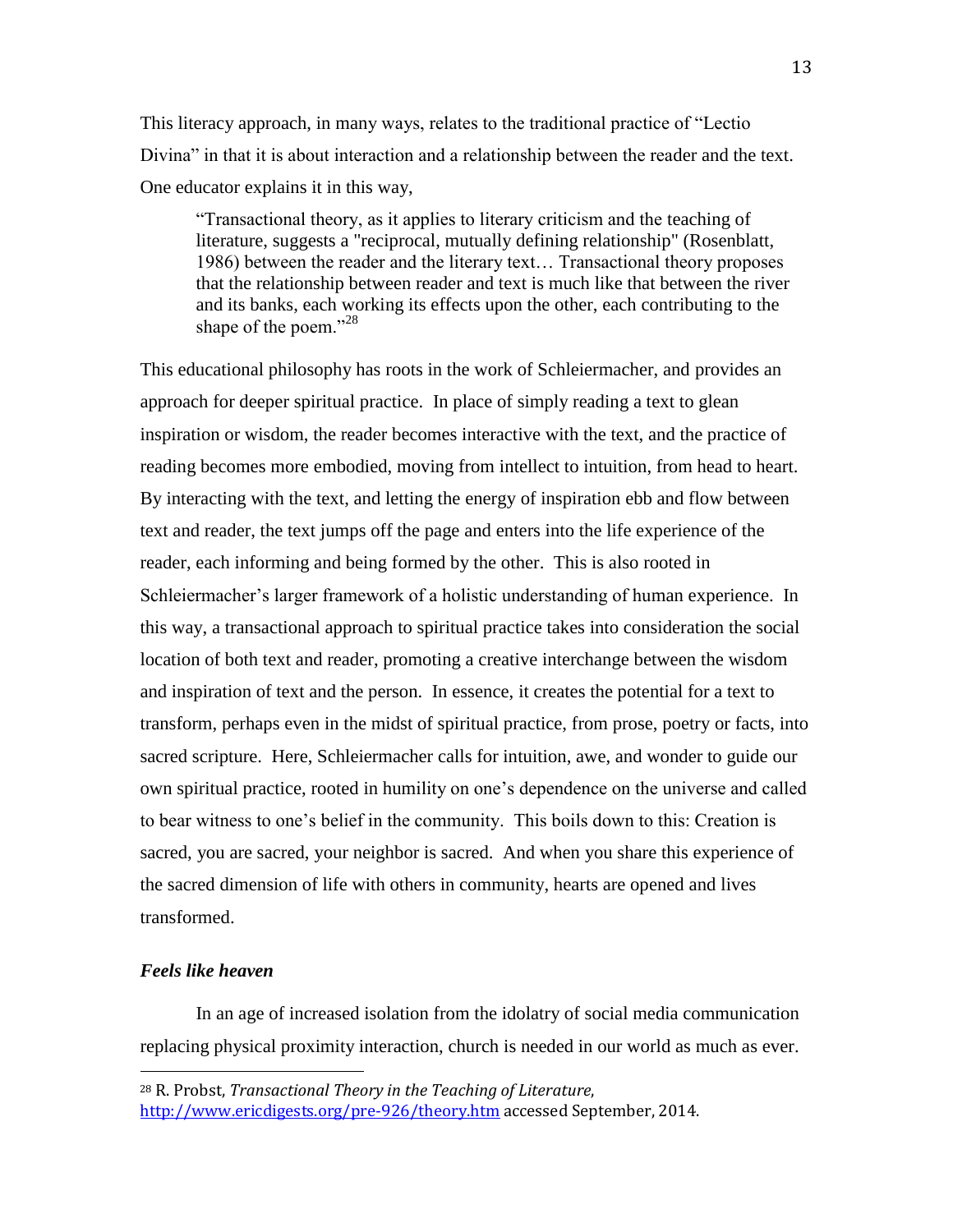And church can be engaged in a practice of embodied spiritual experience, experienced and understood through neuroscience, but rooted in raw experience of the community. It can be a community bound in shared experience, with an integrated sense of both intellect and intuition, seeking wisdom from many sources, through which the thread of truth weaves with a pluralistic approach.

This can be nurtured and encouraged through various mediums: primarily the arts in worship, creative interchange in spiritual practice, and communal testimony and witness. Should we engage Schleiermacher's theory in our personal and communal religious and congregational life? Yes. Of course.

As Thandeka reminds us,

"But you are not being adequately trained to create religious services that change and heal congregants' hearts through liturgical practices that uplifts emotions, the experiences of which are then affirmed and expanded upon homiletically. Congregants thus lack the firsthand experience in Sunday services of standing strong and steadfast on the side of love. Our ministers are trained to think about religion rather than also to practice it affectively through the ways in which they structure their Sunday services. Congregants, just like their minister, focus on ideas<sup>"29</sup>

Instead of moving beyond the idea of congregations, our congregations should move beyond the realm of ideas alone, facts alone, reason alone. Nor should we move to faith alone, grace alone, scripture alone. There is a middle way of balance. In a simple formulation, to boil it all down to the practical and pragmatic for parish ministry, this middle way seems to emphasize these things: (1) engage the arts in worship, (2) embrace silence in communal and individual spiritual practice, (3) use technology as a supplement to relationship, not a replacement, (4) encourage deep listening and testimony in our congregations, (5) embrace pluralism and expansive language<sup>30</sup> as a gift rather than emphasizing reason and intellect as a corrective and reaction to other religious traditions, and (6) don't be afraid of feelings.

<sup>29</sup> Thandeka, *Future Designs for American Liberal Theology*.

<sup>&</sup>lt;sup>30</sup> I use the term "expansive language" to refer to embracing varying spiritual perspectives within the same community, rather than reducing our religious rhetoric to the lowest common denominator. Expansive language utilizes a wide lexicon of religious language without fearing any of them. In this approach, God, nature, mystery, spirit of life, and a thousand other names for that which is sacred, holy, or of worth, can be shared openly and part of the common language.